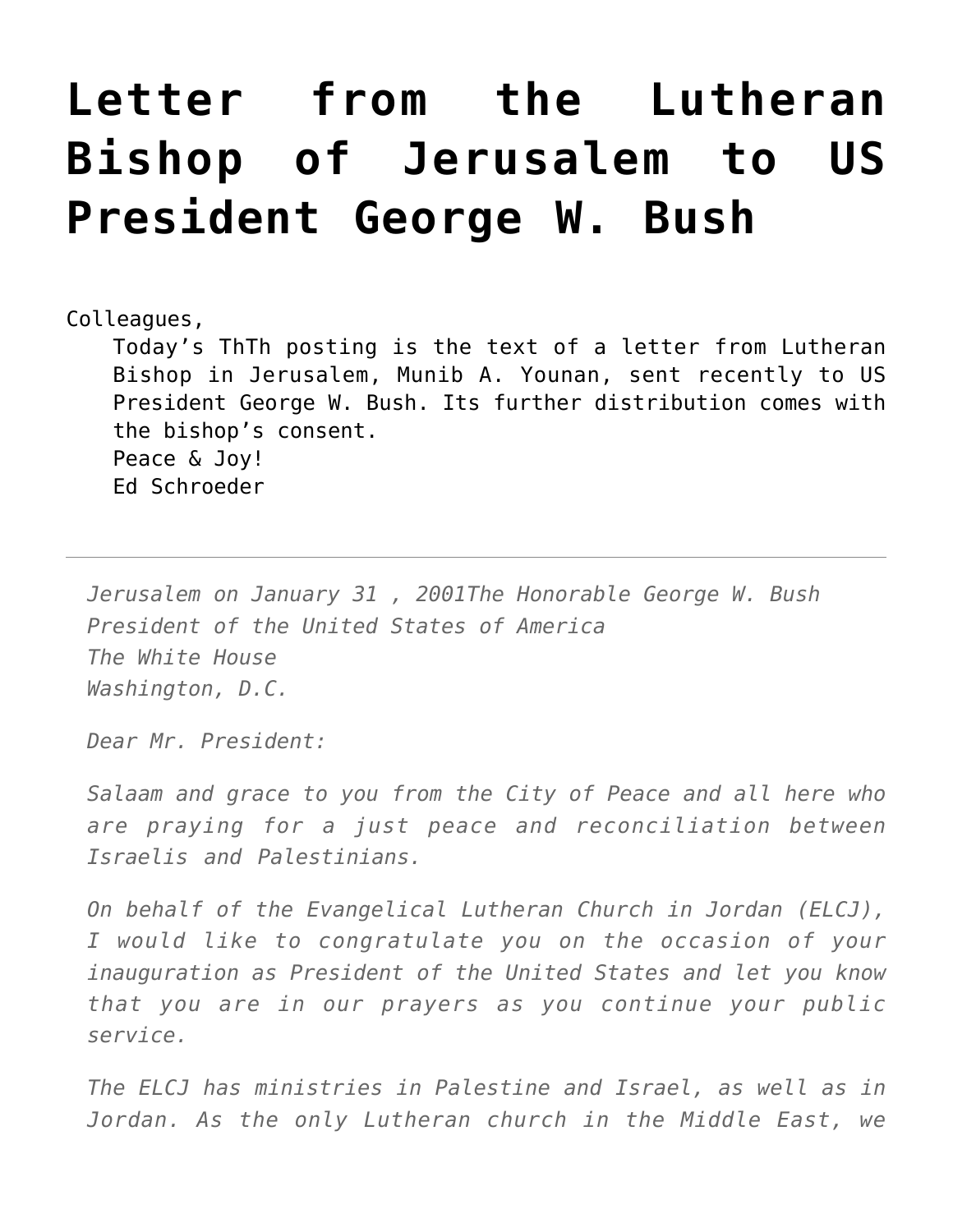*concentrate our work on preaching the Gospel, administering the sacraments, promoting Christian unity and working for reconciliation among the nations. One of the ways we are able to promote better understanding and peace in this land is through our schools in Jerusalem and on the West Bank.*

*As we watched the inauguration ceremony, we were pleased to note that your presidency started with prayer. This means that you acknowledge that God has granted you the power and authority of the presidency for a purpose. In your presidential address you stressed that this purpose is to be guided by the basic principles of justice and opportunity for all. Here in the war-torn Middle East, we understand these words as a commitment from your side to work toward a just and lasting peace marked by reconciliation, security, and prosperity.*

*Mr President, you spoke about peace and we appreciate your words. As I believe you would also affirm, peace is God-given grace. The Almighty God uses presidents, diplomats and ordinary people to be instruments for His divine purpose. The peace of God is peace built on truth, justice, love and reconciliation. As a Palestinian Bishop in Jerusalem, allow me to plead with you to do your utmost to secure a durable peace in our troubled Holy Land. As Psalm 85 says: "Steadfast love and faithfulness will meet; rightousness and peace will kiss each other."*

*We Palestinian indigenous Christians expect and need you to be an honest broker of the peace for which we are longing. In your Middle East policy, we look to you and the United States to help bring freedom, liberation from occupation and security for the Palestinians, as we expect you to promote freedom and security for the Israelis. As a delegation of U.S. church leaders emphasized in their final statement after their visit to Jerusalem in December 2000, quoting an Israeli Jewish peace activitist with whom they met: "There can be no Palestinian*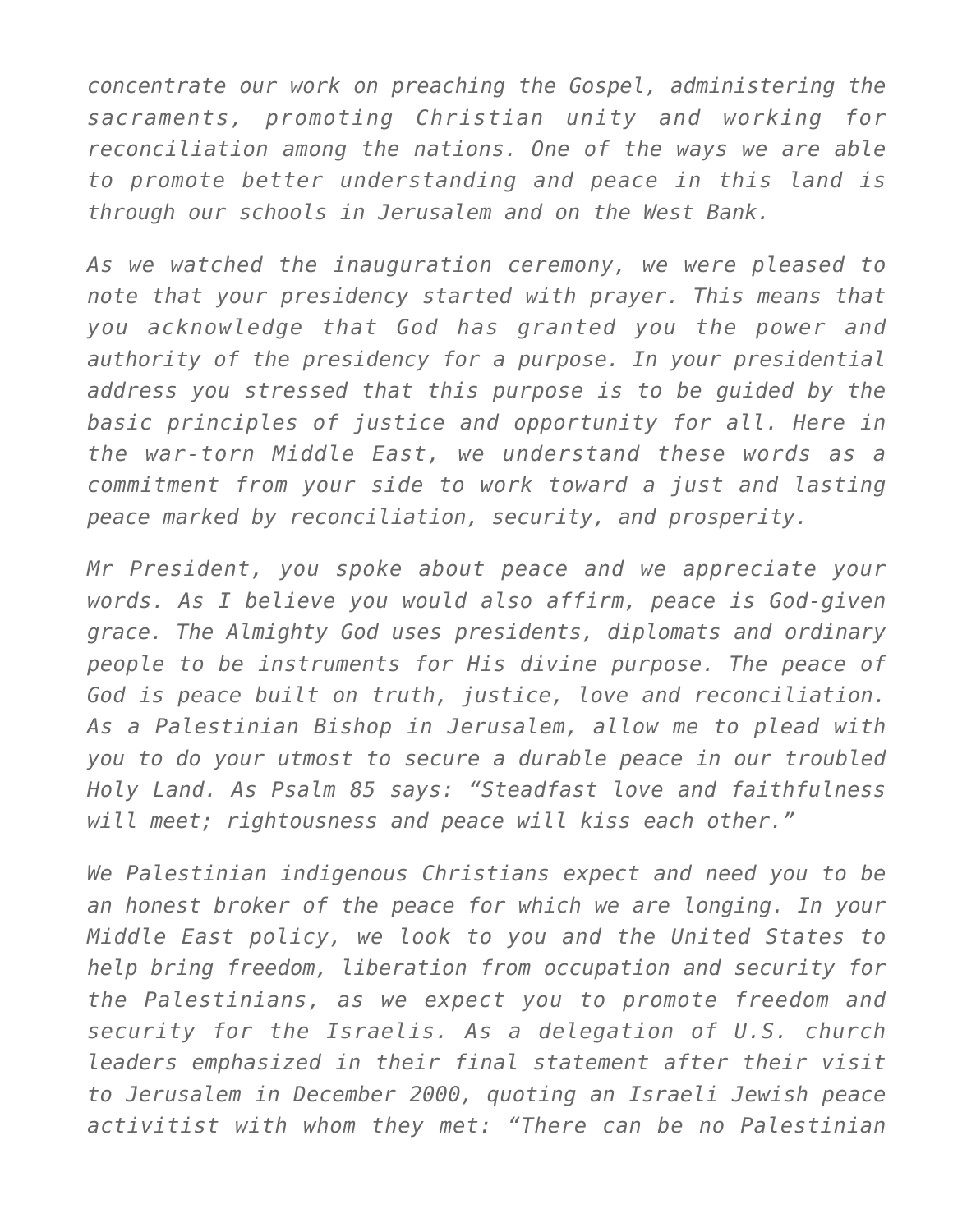*freedom without Israeli security, just as there can be no Israeli security without Palestinian freedom." We urge you to lead genuine negotiations that will soon resolve the issues of Jerusalem, return of refugees, settlements and water in accordance with international laws and standards.*

*As a Palestinian carrying a refugee card, I believe that the time has come for the international community to acknowledge fully that an injustice has occurred — and is still occurring toward the Palestinians. Once the injustices done to the Palestinians are recognized, then I believe it will be possible to work out a practical solution acceptable to Israelis and Palestinians, for the future of the refugees. Thus, the path toward reconciliation and lasting peace will be smoother than ever.*

*In your speech, we were delighted to note a new spirit as you mentioned that the church, the synagogue and the mosque have a role to play in promoting a healthy society. You are right, Mr. President. Although the Israeli-Palestinian conflict is a political one, we believe that the three monotheistic religions have much to contribute positively toward peace and reconciliation. Many faithful Jews, Christians and Muslims seek to promote the common values of justice and equality for all people, rich and poor, strong and weak. I want to assure you that there are inter-religious groups steadfastly meeting and working to promote understanding and peace. Some of them are the initiative of our Lutheran Church. The reason for these encounters is simply that we want our Palestinian and Israeli children to grow in love, equality, justice and in the power of forgiveness. They need to learn to see God in the face of each other and thereby mutually recognize each other's human, civil, religious and political rights. Only then will the Holy Land become a promised land of milk and honey for both Palestinians and Israelis.*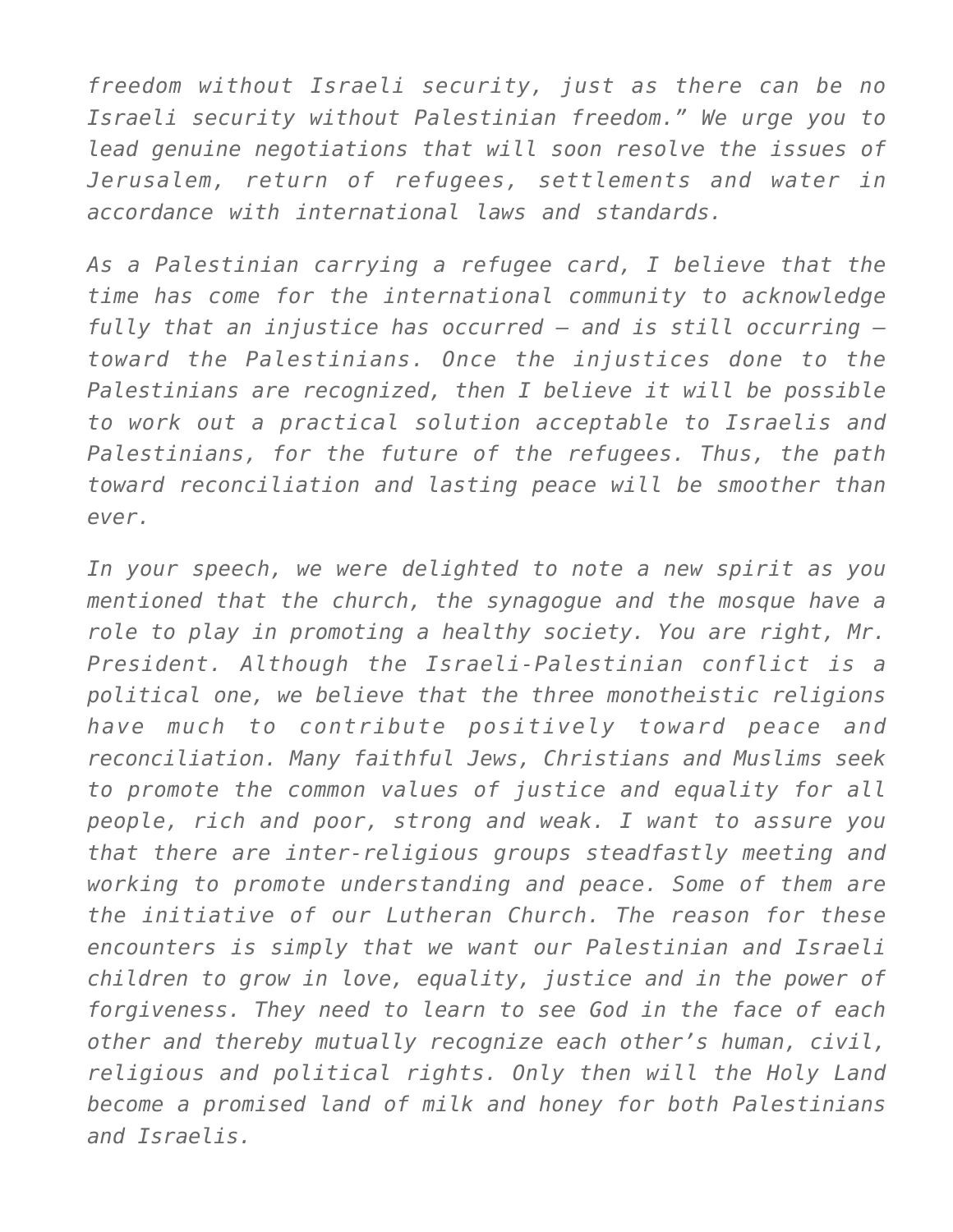*Mr. President, the mothers are sick of bloodshed, the children are filled with fear and trauma, the youth are feeling hatred and revenge, the grassroots are fed up with the conventional and non-conventional weapons, the people are frustrated with harrassment and violence. The present unjust situation cannot be allowed to continue. In the name of our Triune God, we urge you to actively involve your administration in securing a just solution to this long conflict so that Palestinian and Israeli children may develop their nations in security, so that side by side Israel and Palestine will become a paradigm of coexistence, so that both countries will blossom and enjoy economic stability and prosperity.*

*The just and lasting peace we all are longing for needs to be built on the relevant international resolutions and to allow for the establishment of a viable and independent Palestinian state alongside the state of Israel. Both states will share Jerusalem and have their capitals in different parts of the city. We envisage an open Jerusalem where all people will enjoy equal rights and opportunities and have free access to their religious places. This is especially important for all the children — both Palestinian and Israeli — whose common future needs to be secured by allowing them the same rights and opportunities to grow up in a reconciled and peaceful environment.*

*We want to assure you that our Lutheran Church is part and parcel of the Palestinian presence in the Holy Land. We consider ourselves to be salt in our community. Our God calls us to be catalysts for peace based on justice, promoters of equality, protectors of human and religious rights, bridgebuilders between Palestinians and Israelis, initiators of dialogue among religions, ministers of reconciliation and apostles of love.*